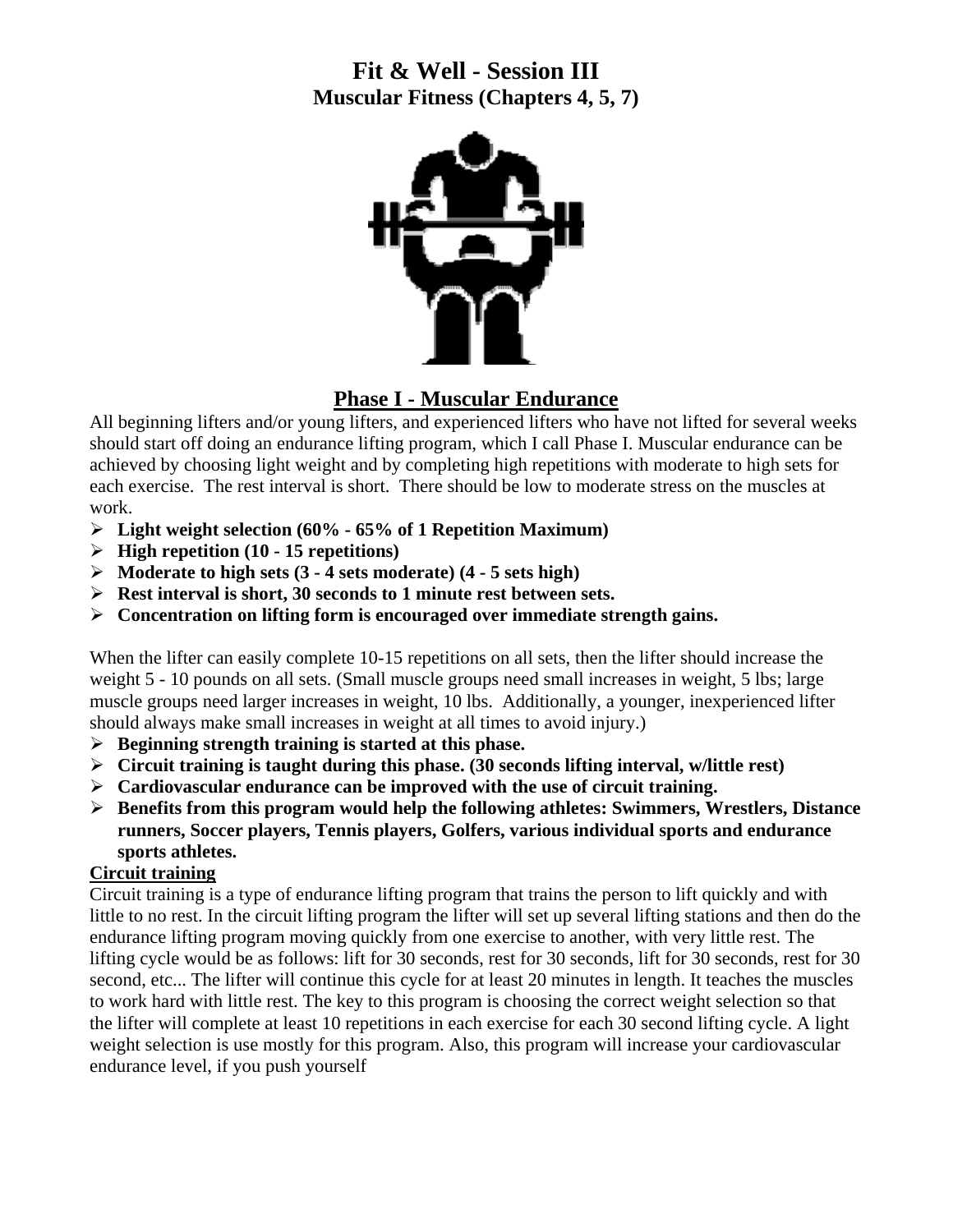## **Phase II - Muscular Strength**

This lifting routine is a great overall strength training program, for all types of individuals who are interested in general strength gains. Muscular strength can be achieved by choosing a moderate weight, and by completing moderate repetitions with moderate sets for each exercise. The rest interval is moderate. There should be moderate to high stress on the muscles at work.

- **Moderate weight selection (65% 75% of 1RM)**
- **Moderate repetition (8 10 reps.)**
- **Moderate sets (3 4 sets)**
- **The weight selection in this strength program can be at various percentiles. Usually the lifter will start with 65% of 1RM and work up to 75% of 1RM.**
- **A common routine would be 1st set at 65%, 2nd set at 70% and the 3rd set at 75%.**
- **The repetitions would be 8 10 on each set.**
- **The rest interval is moderate, 1-1/2 minutes to 2 minutes rest between sets.**

When the lifter can easily complete 10 repetitions on all sets, then the lifter should increase the weight 5 - 10 pounds on all sets. Small muscle groups need small increases in weight, 5 lbs.; large muscle groups need larger increases in weight, 10 lbs. Additionally, a younger, inexperienced lifter should always make small increases in weight at all times to avoid injury.

- **Basic strength development and strength gains can be achieved with this program for all sports or for basic individual fitness.**
- **Core lifts are to be completed first, auxiliary lifts are to be completed after the core lifts**

## **Phase III - Muscular Power**

This strength training program is for people who are interested in large (bulk) muscular gains, for explosive type sports/activities. High Stress on the muscular system is experienced in this program. Muscular power can be achieved by choosing a high weight and by completing low repetitions with high sets for each exercise. The rest interval is long. There should be high stress on the muscles at work.

- **High weight selection (70% 95% of 1RM)**
- **Low repetitions (2 6 reps.)**
- $\triangleright$  **High sets (4 5 sets)**

The repetitions are 2 -6 reps. on each set. On the last set it is common to fail before completing all 5 repetitions, however at lease 2 repetitions should be completed on the 5th set. When the lifter can complete all 5 repetitions on the 5th set, they need to increase the weight 5 to 10 pounds on each set. (Small muscle groups need small increases in weight, 5 lbs., large muscle groups need larger increase in weight, 10 lbs.)

The weight selection in this strength program can be at various percentiles. Usually the lifter will start with 70% of 1RM and work up to 90% of 1RM. A common routine would be; 1st set - 5 reps at 70%, 2nd set - 5 reps at 75%, 3rd set - 5 reps at 80%, 4th set - 5 reps at 85%, and the 5th set - 5 reps at 90 %. The rest interval is long in this phase, 2 minutes to 3 minutes rest between sets.

(Never rest longer than 3 minutes)

Another common program that can be completed for muscular power would be a heavy ladder routine. This ladder workout would be as follows: 1st set - 8 reps at 70%, 2nd set - 6 reps at 75%, 3rd set - 4 reps at 85% and the 4th set - 2 reps at 90%.

Powerful strength development and explosive strength can be achieved with the muscular power program. Explosive type sports or for basic power lifting competition. Core lifts should be completed first. Auxiliary lifts should be completed after the core lifts.

 **A 4-day a week program (Split 4) can be set up as follows: Monday/Thursdays = Upper body workout Tuesdays/Fridays = Lower body workout.**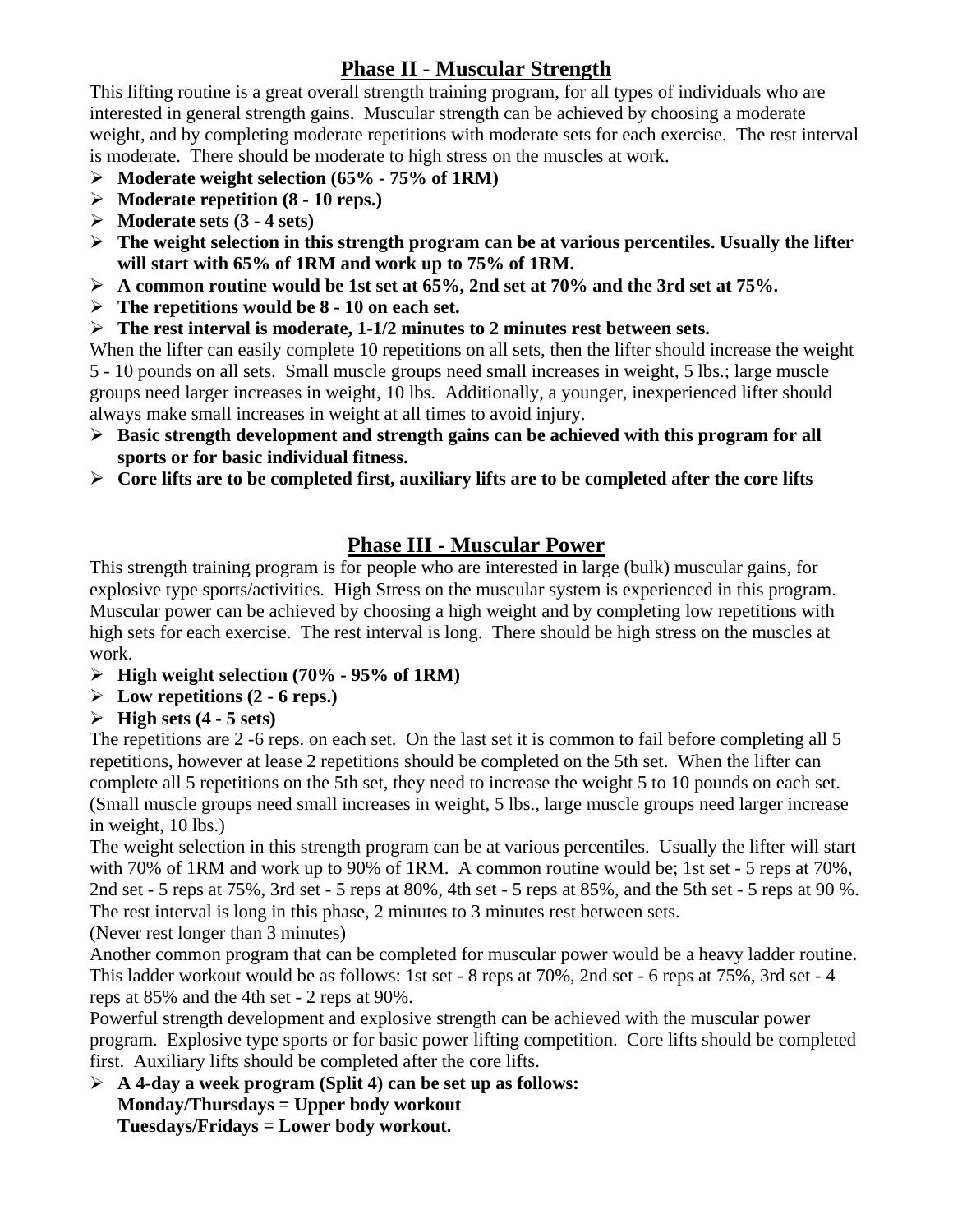## **Physical Fitness Concepts**

#### **Principle of Progression/Over Load**

The principle of overload states that a greater than normal stress or load on the body is required for training adaptation to take place. The body will adapt to this stimulus. Once the body has adapted to the stress, then a different stimulus is required to continue the change. In order for a muscle (including the heart) to increase strength, it must be gradually stressed by working against a load greater than what it has adapted. To increase endurance, muscles must work for a longer period of time than they are used to. If this stress is removed or decreased there will be a decrease in that particular component of fitness. A normal amount of exercise will maintain the current fitness level.

#### **Principle of Specificity**

The principle that the body adapts very specifically to the training stimuli it is required to deal with. The body will perform best at the specific speed, type of contraction, muscle-group usage and energy source usage it has become accustomed to in training. In order to improve your strength, endurance and fitness, you have to progressively increase the frequency, intensity and time of your workouts. A simple way to stimulate your body is to try different activities. The body will adapt in a highly specific way to the training it receives, a strong athletic foundation is needed before specific training methods will work optimally. The Specificity Principle simply states that for these reasons, training must go from highly general training to highly specific training. For example, if you are a sprinter, you may start out with easy running and general strength training before moving on to explosive training in the way of plyometrics or sprinting out of the blocks. If you try to do explosive, high intensity training too soon, you will run the risk of such training being ineffective and possibly resulting in injury. The principle of Specificity also implies that to become better at a particular exercise or skill, you must perform that exercise or skill. Your strength training exercises should try to emulate the same movements that you intend to perform during competition/sport/activity

#### **Variation in Exercise**

Variation in your exercise routine is very important to keep you moving towards your fitness goal, to keep you from hitting a fitness plateau. Because your body adapts quickly to the stress that is applied to your body, you need to change your workout routine every 4 to 6 weeks, and consider cross-training to keep your workout routine fresh. Variation in your workout can occur in several ways;

- $\triangleright$  Change the intensity level of your workout.
- $\triangleright$  Change the repetitions along with the intensity level of your workout. Note: When the intensity level goes up the repetitions should go down, when the intensity level goes down the repetitions should go up.
- $\triangleright$  Change the duration/time/length of the workout.
- $\triangleright$  Change the types of exercise/apparatus used during the workout.
- $\triangleright$  Change the sequence of exercises you are already doing to create variety and a new overload. Because the muscles are being fatigued in a different order or pattern, they must adapt to this change in stimulus.
- $\triangleright$  Replace some or all of the exercises in your routine.
- $\triangleright$  Utilize Cross Training in your workout routine to make it more interesting

### **Cross Training**

The term cross training refers to a training routine that involves several different forms of exercise. While it is quite necessary for an athlete to train specifically for their sport if they want to excel, for most sports enthusiasts, cross-training is a beneficial training method for maintaining a high level of overall fitness. For example, you may use both biking and swimming each week to improve your overall aerobic capacity, build overall muscle strength and reduce the chance of an overuse injury. Cross-training limits the stress that occurs on a specific muscle group because different activities use muscles in slightly different ways. Cross training can help keep you motivated and interested in continuing your program, as well as stimulate greater strength gains. For optimal muscular development, variety is the name of the game.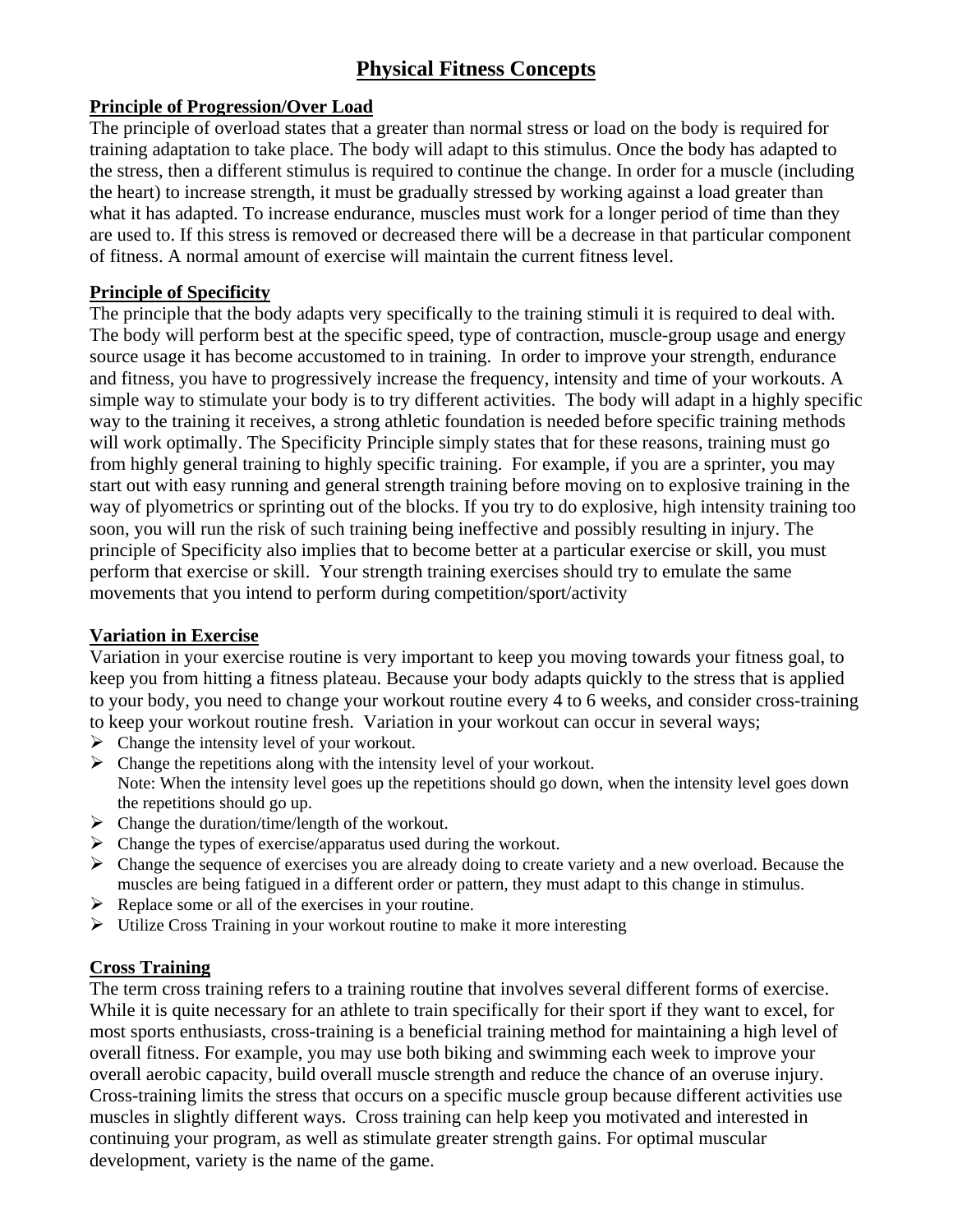#### **Benefits of Cross Training**

- Reduces exercise boredom
- $\triangleright$  Allows you to be flexible about you training needs and plans (if the pool is closed, you can go for a run instead).
- $\triangleright$  Produces a higher level of all around conditioning
- $\triangleright$  Conditions the entire body, not just specific muscle groups
- $\triangleright$  Reduces the risk of injury
- $\triangleright$  Work some muscles while others rest and recover
- $\triangleright$  Can continue to train while injured
- $\triangleright$  Improves your skill, agility and balance

## **F.I.T. Concept**

**Frequency** - How often do you exercise per week? (exercise sessions per week)

Aerobic activities must be performed at least three times per week to reach an adequate level of cardiovasculur fitness.

**Intensity** - How hard is your exercise session? (Level of intensity) To obtain the greatest cardiovasculur benefits, the American College of Sports Medicine recommends that the intensity of your training be sufficient to increase your heart rate to a range of 60% to 90% of your maximum heart rate. This is your target heart rate zone. To find your target heart rate zone;

220 - (minus your age) x  $.90 =$  Upper limit of your target heart rate zone

220 - (minus your age) x  $.60 =$  Lower limit of your target heart rate zone

**Time** - How long do you exercise? (Duration of the exercise session). To achieve all the values of cardiovasculur training, you must maintain the target heart rate (60% - 90%) for a minimum of 20 minutes. As you become more fit, you should increase the your time in the target heart rate zone to gain a higher level of fitness. However the intensity level may need to be reduced or lowered, in order for your body to accommodate or handle the stress from the increase in time.

#### **Benefits of Cardiorespiratory Exercise (CRE)/Aerobic Activity**

**CRE is usually considered, by most fitness professionals, to be the most important component of physical fitness**. Basically it involves the cardiovascular and respiratory systems and their ability to adapt to and recover from stress and physical activity. Cardiorespiratory endurance is the ability of the body's circulatory and respiratory systems to supply fuel during sustained physical activity (USDHHS, 1996 as adapted from Corbin & Lindsey, 1994). To improve your cardiorespiratory endurance, try activities that keep your heart rate elevated at a safe level for a sustained length of time. The activity you choose does not have to be strenuous to improve your cardiorespiratory endurance. Start slowly with an activity you enjoy, and gradually work up to a more intense pace. The best way to maintain or increase your cardiovascular fitness is to find a form of aerobic exercise that you enjoy. This can be swimming, running, walking, biking, or another activity that raises your heart rate to a sufficient level. Performing CRE type exercises has also been linked with reducing the risk of getting life threatening diseases, such as heart disease and type two diabetes. Low levels of cardiorespiratory endurance (CRE) have been linked to a marked increase in risk of premature death due to several causes, but primarily heart disease.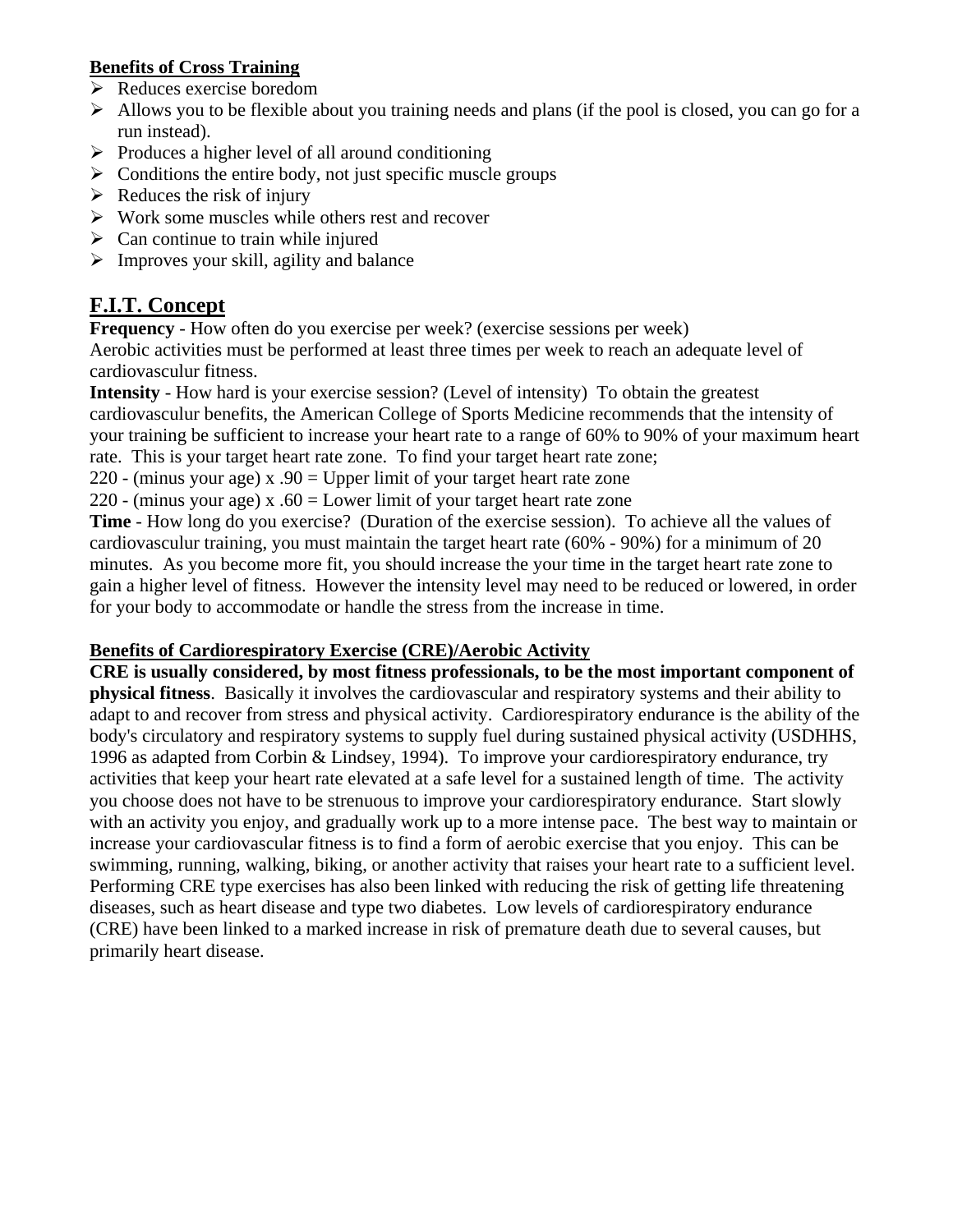#### **Rest and Recovery**

Consecutive days of hard resistance training for the same muscle group can be detrimental. The muscles must be allowed sufficient recovery time to adapt. Strength training can be done every day only if the exercised muscle groups are rotated, so that the same muscle or muscle group is not exercised on consecutive days. There should be at least a 48-hour recovery period between workouts for the same muscle groups. For example, the legs can be trained with weights on Monday, Wednesday, and Friday and the upper body muscles on Tuesday, Thursday, and Saturday. Recovery is also important within a workout. The recovery time between different exercises and sets depends, in part, on the intensity of the workout. Normally, the recovery time between sets should be 30 seconds to 3 minutes.

### **Benefits of proper warm-up and cool down**

Both a warm-up and cool-down period are essential parts of any exercise session. Warming up brings about important physiological changes that reduce the risk of injury, while also preparing the body for higher levels of effort and energy utilization.

Specifically a gradual warm-up:

- $\triangleright$  Leads to efficient calorie burning by increasing your core body temperature
- $\triangleright$  Produces faster, more forceful muscle contractions
- $\triangleright$  Increases your metabolic rate so oxygen is delivered to the working muscles more quickly
- $\triangleright$  Prevents injuries by improving the elasticity of your muscles
- $\triangleright$  Gives you better muscle control by speeding up your neural message pathways to the muscles
- $\triangleright$  Allows you to work out comfortably longer because all your energy systems are able to adjust to exercise, preventing the buildup of lactic acid in the blood
- $\triangleright$  Improves joint range of motion
- $\triangleright$  Psychologically prepares you for higher intensities by increasing your arousal and focus on exercise

Blood tends to accumulate in the lower body when a vigorous exercise session is stopped abruptly. With reduced blood return, cardiac output decreases and lightheadedness may occur. Because muscle movement helps squeeze blood back to the heart, it is important to continue lower level physical activity after the exercise session is completed (i.e. the cool-down period).

The best activities for both are simply to work at a much lower pace in an aerobic/cardiovascular activity that you are using for training. Examples include slow cycling on a bike or walking on a treadmill. As a general guideline,  $a 5 - 10$  minute session should be dedicated for both warming-up and cooling-down.

## **Benefits of Exercise**

### **KEY MESSAGES**

- $\triangleright$  Adolescents and young adults, both male and female, benefit from physical activity.
- $\triangleright$  Physical activity need not be strenuous to be beneficial.
- $\triangleright$  Moderate amounts of daily physical activity are recommended for people of all ages. This amount can be obtained in longer sessions of moderately intense activities, such as brisk walking for 30 minutes, or in shorter sessions of more intense activities, such as jogging or playing basketball for 15-20 minutes.
- $\triangleright$  Greater amounts of physical activity are even more beneficial, up to a point. Excessive amounts of physical activity can lead to injuries, menstrual abnormalities, and bone weakening.

### **FACTS**

- $\triangleright$  Nearly half of American youths aged 12-21 years are not vigorously active on a regular basis.
- $\triangleright$  About 14 percent of young people report no recent physical activity. Inactivity is more common among females (14%) than males (7%) and among black females (21%) than white females (12%).
- $\triangleright$  Participation in all types of physical activity declines strikingly as age or grade in school increases.
- $\triangleright$  Only 19 percent of all high school students are physically active for 20 minutes or more, five days a week, in physical education classes.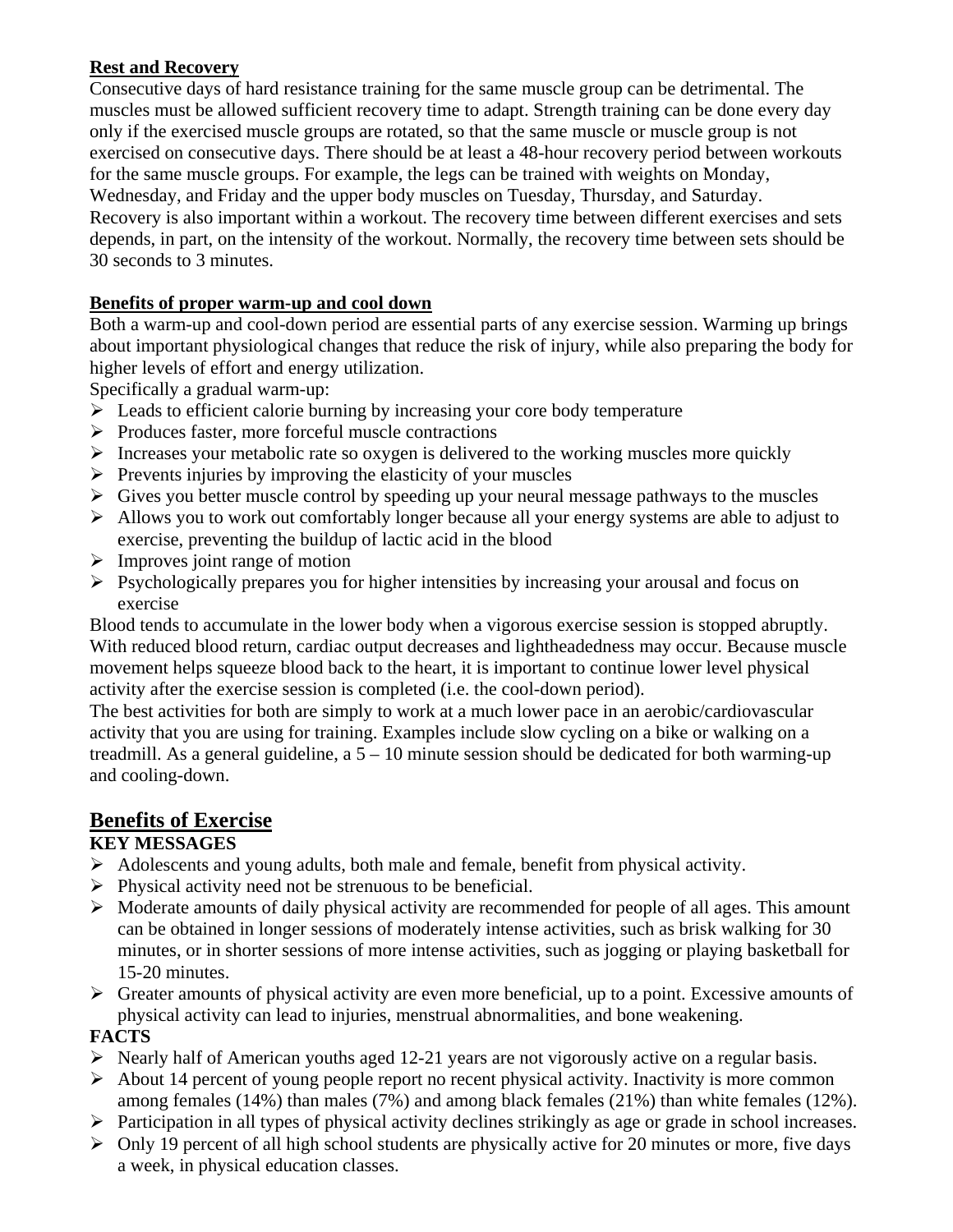- > Daily enrollment in physical education classes dropped from 42 percent to 25 percent among high school students between 1991 and 1995.
- $\triangleright$  Well designed school-based interventions directed at increasing physical activity in physical education classes have been shown to be effective.
- $\triangleright$  Social support from family and friends has been consistently and positively related to regular physical activity.

## **BENEFITS OF PHYSICAL ACTIVITY**

- $\triangleright$  Helps build and maintain healthy bones, muscles, and joints.
- $\triangleright$  Helps control weight, build lean muscle, and reduce fat.
- $\triangleright$  Prevents or delays the development of high blood pressure and helps reduce blood pressure in some adolescents with hypertension.

Regular physical activity that is performed on most days of the week reduces the risk of developing or dying from some of the leading causes of illness and death in the United States. Regular physical activity improves health in the following ways:

- $\triangleright$  Reduces the risk of dying prematurely.
- $\triangleright$  Reduces the risk of dying prematurely from heart disease.
- $\triangleright$  Reduces the risk of developing diabetes.
- $\triangleright$  Reduces the risk of developing high blood pressure.
- Helps reduce blood pressure in people who already have high blood pressure.
- $\triangleright$  Reduces the risk of developing colon cancer.
- $\triangleright$  Reduces feelings of depression and anxiety.
- $\blacktriangleright$  Helps control weight.
- $\blacktriangleright$  Helps build and maintain healthy bones, muscles, and joints.
- $\triangleright$  Helps older adults become stronger and better able to move about without falling.
- $\triangleright$  Promotes psychological well-being

### **Benefits of Flexibility**

- Allows greater freedom of movement and improved posture
- $\triangleright$  Increases physical and mental relaxation
- $\triangleright$  Releases muscle tension and soreness
- $\triangleright$  Reduces risk of injury

Some people are naturally more flexible. Flexibility is primarily due to one's genetics, gender, age and level of physical activity. As we grow older, we tend to lose flexibility, usually as a result of inactivity rather than the aging process itself. The less active we are, the less flexible we are likely to be. As with cardiovascular endurance and muscle strength, flexibility will improve with regular training.

#### **Benefits of proper Hydration**

During athletic activity, a sports drink and/or water would be the preferable beverage, and if the event lasts more than an hour, the sports drink would be the drink of choice. However, fluid consumption during meals can include drinks like milk and juice, as well as sports drinks and water.

Douglas J. Casa, PhD, ATC, CSCS, chair of the NATA Position Statement on Fluid Replacement for Athletes points out some basic signs and symptoms of dehydration.

"The first indicators of dehydration are thirst, irritability, and general discomfort," said Casa. "And, if the dehydration progresses the signs and symptoms may include headache, cramps, chills, vomiting, nausea, head or neck heat sensations, and decreased performance."

Water is one of the most essential components of the human body, yet many people do not understand the importance of a well-hydrated body nor how much water is lost during the day.

Water regulates the body's temperature, cushions and protects vital organs, and aids the digestive system. And, because water composes more than half of the human body, it is impossible to sustain life for more than a week without it.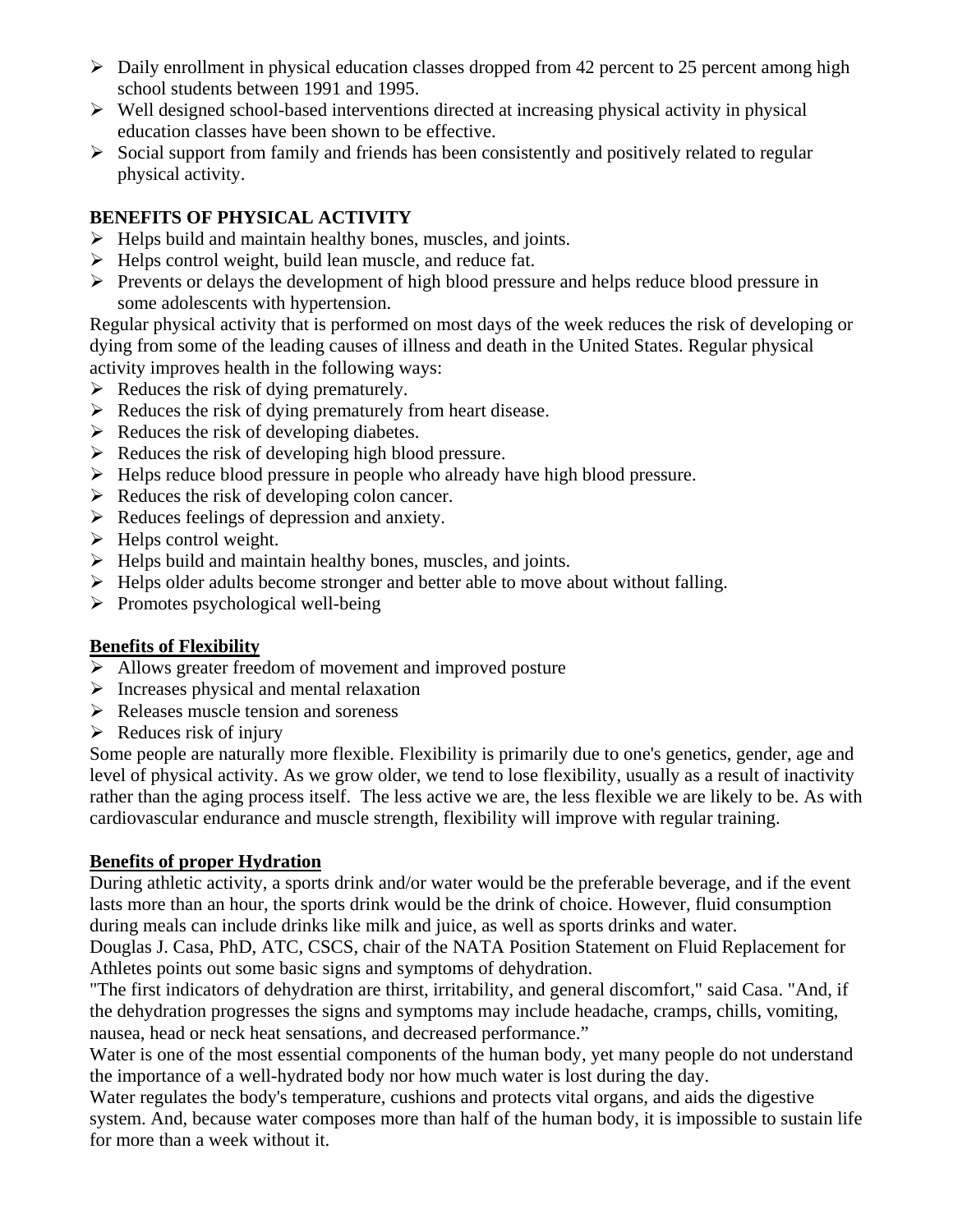#### **Here are some tips to keep you well hydrated:**

- $\triangleright$  Drink fluids frequently
- $\triangleright$  Drink one to two cups of fluid at least one hour before the start of exercise.
- $\triangleright$  Drink eight ounces of fluid 20 to 30 minutes prior to exercising.
- $\triangleright$  Drink four to eight ounces of fluid every 10 to 15 minutes or so during exercise.
- $\triangleright$  Drink an additional eight ounces of fluid within 30 minutes after exercising.
- $\triangleright$  Drink two cups of fluid for every pound of body weight lost after exercise.
- $\triangleright$  Drink at least eight cups of fluid a day, or more if physically active
- $\triangleright$  Make fluids easily accessible
- $\triangleright$  Carry individualized fluid containers
- $\triangleright$  Begin all summer activity well hydrated
- $\triangleright$  During activity, drink the equivalent of how much you sweat
- $\triangleright$  Don't just drink when you're thirsty
- $\triangleright$  Avoid caffeine
- $\triangleright$  Both caffeine and alcohol can have a diuretic effect, so be sure to compensate for this additional water loss.

#### **Benefits of proper Nutrition**

It is the position of the American Dietetic Association, Dietitians of Canada, and the American College of Sports Medicine that physical activity, athletic performance, and recovery from exercise are enhanced by optimal nutrition. These organizations recommend appropriate selection of food and fluids, timing of intake, and supplement choices for optimal health and exercise performance. During times of high physical activity, energy and macronutrient needs—especially carbohydrate and protein intake—must be met in order to maintain body weight, replenish glycogen stores, and provide adequate protein for building and repair of tissue. Fat intake should be adequate to provide the essential fatty acids and fat-soluble vitamins, as well as to help provide adequate energy for weight maintenance. Overall, diets should provide moderate amounts of energy from fat (20% to 25% of energy); however, there appears to be no health or performance benefit to consuming a diet containing less than 15% of energy from fat. Body weight and composition can affect exercise performance, but should not be used as the sole criterion for sports performance; daily weigh-ins are discouraged. Consuming adequate food and fluid before, during, and after exercise can help maintain blood glucose during exercise, maximize exercise performance, and improve recovery time. Athletes should be wellhydrated before beginning to exercise; athletes should also drink enough fluid during and after exercise to balance fluid losses. Consumption of sport drinks containing carbohydrates and electrolytes during exercise will provide fuel for the muscles, help maintain blood glucose and the thirst mechanism, and decrease the risk of dehydration or hyponatremia. Athletes will not need vitamin and mineral supplements if adequate energy to maintain body weight is consumed from a variety of foods. However, supplements may be required by athletes who restrict energy intake, use severe weight-loss practices, eliminate one or more food groups from their diet, or consume high-carbohydrate diets with low micronutrient density. Nutritional ergogenic aids should be used with caution, and only after careful evaluation of the product for safety, efficacy, potency, and whether or not it is a banned or illegal substance. Nutrition advice, by a qualified nutrition expert, should only be provided after carefully reviewing the athlete's health, diet, supplement and drug use, and energy requirements. J Am Diet Assoc. 2000;100:1543-1556.